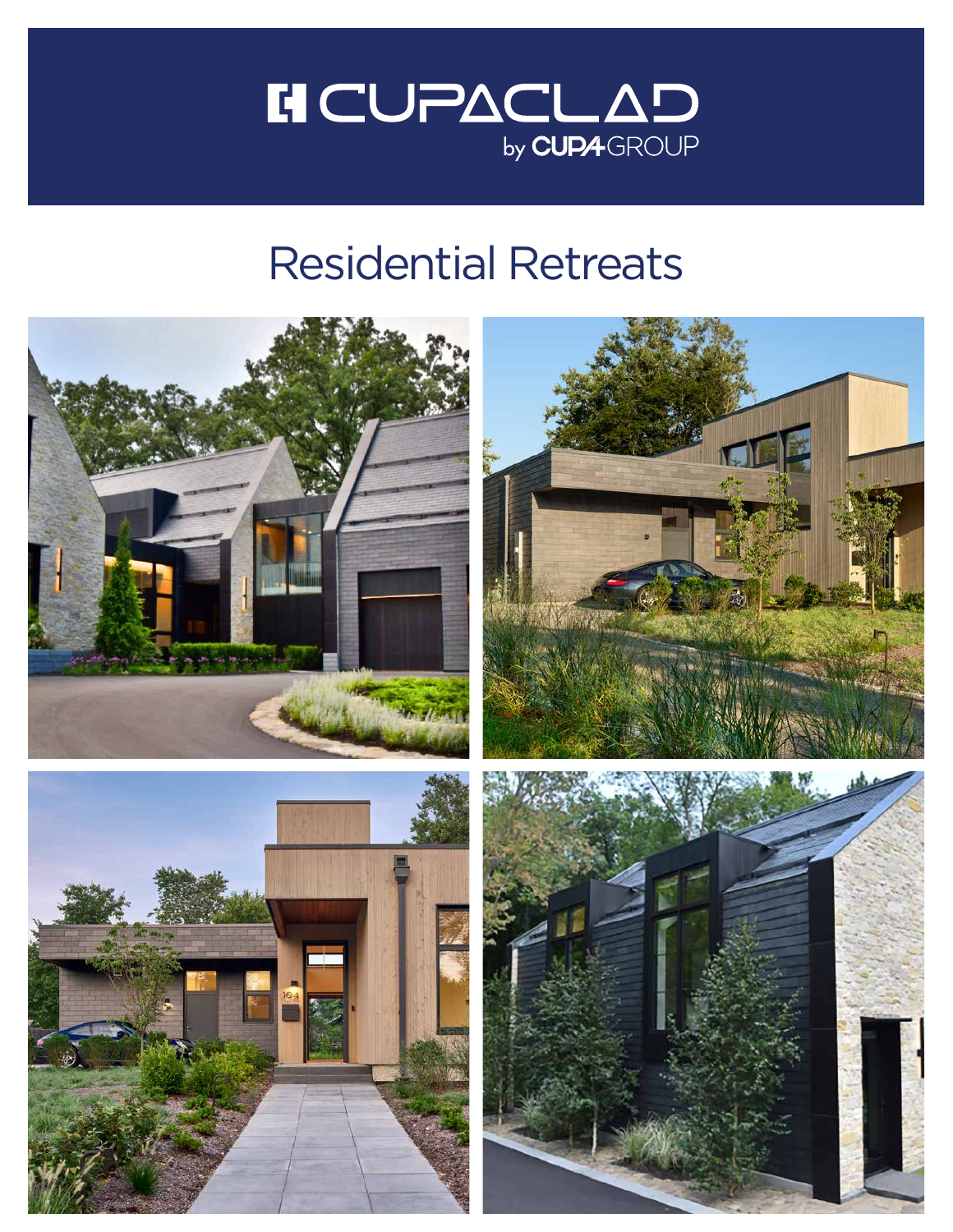## **SUMMER HOMES BECOME YEAR-ROUND RESIDENTIAL RETREATS WITH NATURAL SLATE CLADDING**

Weekend jaunts to private<br>
lake houses or mountain<br>
cottages are increasingly<br>
popular. Many of these<br>
getaway homes, even those well lake houses or mountain cottages are increasingly popular. Many of these insulated, can be extremely cold during winter months, and uncomfortably warm during summertime.

**IN CUPACLAD** 

CUPACLAD's rainscreen systems help achieve year-round thermal comfort. This real slate cladding material is nature-made, sustainable, virtually maintenance free, and comes with a 100-year slate warranty!

An old "summer lake house" on the outskirts of Minneapolis, went through a total renovation. Charles Peterson, AIA LEED AP, Senior Project Designer at Aulik Design Group, stated, "The performance of this home and the durable exterior shell are extraordinary. We designed and built the home in accordance with the Department of Energy's Zero Energy Ready Home Program. It was important to select material that were durable, sustainable, and beautiful. Aesthetically, we were searching for a cladding material that would work not only on the vertical planes but also on the roof planes." Peterson continued.

"CupaClad offers opportunities for residential designers and builders to get very creative," stated Raven Tschida, CupaClad's US Marketing Manager. "Our product line can be specified for modern, traditional or mixed-media design exteriors. These specs can be for exterior rainscreen or direct-apply applications. The horizontal slate modules can be integrated with just about any highperformance exterior material, and it is easy to install."







Senior Project Designer at Aulik Design Group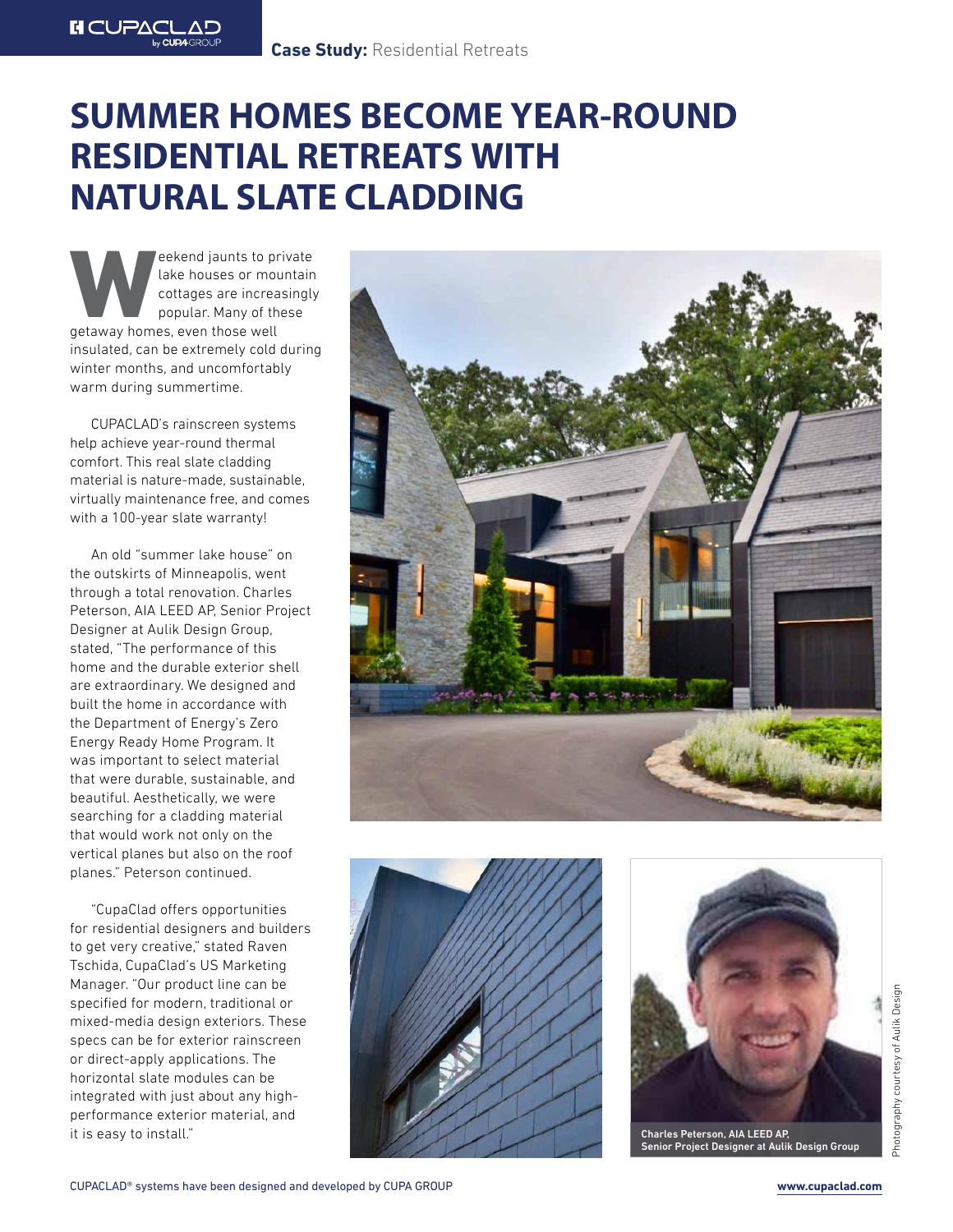



couple from New York<br>
approached architect<br>
Richard Pedranti regarding a<br>
weekend retreat home they<br>
purchased in Spring Lake, New Jersey. approached architect Richard Pedranti regarding a weekend retreat home they They wanted an "extremely substantial" and also "energy efficient" product. A decision was made to tear the existing 2,000 square foot structure down, replacing it with a Net Zero building that could be accessible for weekends year-round. "We wanted something that ultimately not only looked great, but also performed at optimal levels," stated Pedranti.





"Soon afterwards, we were introduced to a natural slate rainscreen system that was new to the states, but for years had been highly successful throughout Europe and Scandinavia. The large windows specified earlier for this house, complemented the CupaClad material, and vice versa," continued Pedranti.

"I want every step of every project to be pre-planned . . . and, I'm generally at the jobsite to ensure everything is architecturally flawless. I must say that this CupaClad installation, my first as the specifier, was indeed, perfect. . . from the first samples to the installation process. It was a pleasure to work with the CupaClad product line," concluded Richard Pedranti, architect Pedranti. "And clearly, this was a perfect project."